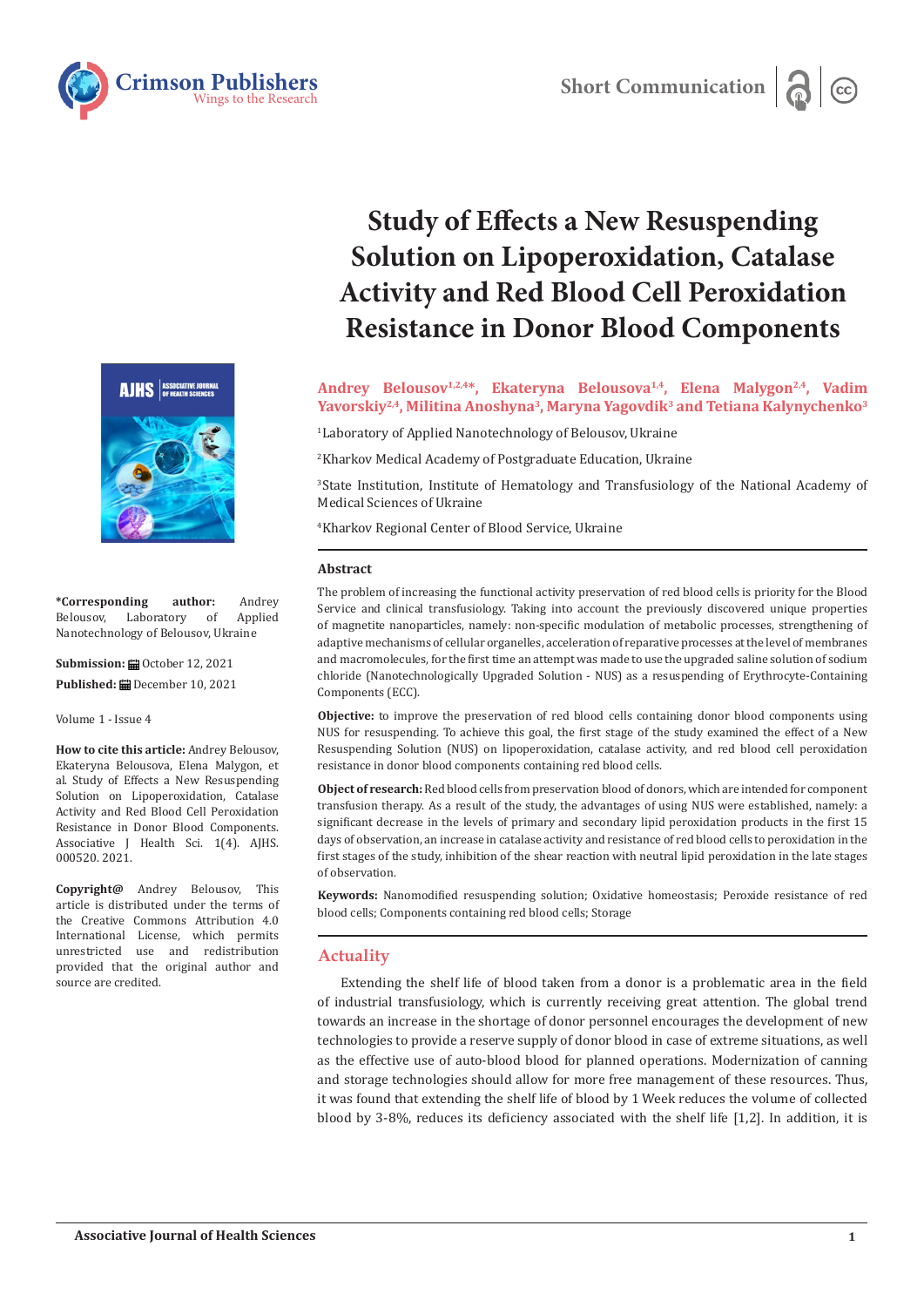**2**

known that the effectiveness of blood transfusion therapy largely depends on the use of effective hemoconservants and solutions for resuspending. Therefore, the problem of improving methods and means of preserving blood and its components does not lose its relevance.

One of the most important components preservation of blood is red blood cells, the transfusion of which ensures efficient transportation of oxygen in the patient's body. In this regard, it should be noted that substances that are introduced into preservative solutions allow maintaining the metabolism of red blood cells for a long time at a level close to the physiological norm. Additional solutions, depending on their purpose, serve as an additional support for the functional usefulness of blood cell components during storage and/or are used to bring the hematocrit of the transfusion medium to physiological parameters by resuspending cells. The point of developing new forms of resuspending solutions is to ensure long-term support of metabolic processes in cells at a level as close as possible to the physiological level. Therefore, improving the means of maintaining the functional activity of red blood cells during their storage is the primary task of industrial transfusiology and scientists working in the field of cell physiology.

Separately, it should be noted that in the last decade, with the emergence of a new promising direction of nanobiotechnologies, there has been a significant increase in both the production of nanomaterials and the expansion of their application areas. Studying the structures and functions of natural nanoconstructions that exist in a living cell is a necessary step for creating nanobiopreparations. As in the rest of the world, a number of medical nanotechnological products appeared in Ukraine at the end of the twentieth century (Andrey Belousov, 1998). Among them: the ICNB (nanobiocorrector for intravenous), the magnet-controlled sorbent (MCS-B brand), and the biologically active additive (Micromage-B brand) [3-7]. These drugs are based on magnetite (Fe3O4) Nanoparticles (NPs) ranging in size from 6 to 12nm, which are currently classified as priority artificial NPs for legitimate use [8-13]. An important advantage of this material is its highly specific (selective) sorption properties, which creates prerequisites for the occurrence of indirect sanogenetic effects during therapy.

So, the principle of therapeutic action of these nanotechnological drugs is the positive effect of the adsorption process and the constant magnetic field surrounding the magnetite NPs on cellular and subcellular structures, as well as in changing the orientation and mobility of hydrogen nuclear spins in the water molecule. The point of application is the surface proteins of cell membranes. Magnetite NPs alter the composition of protein molecules and the polarization structure of the cellular microenvironment, actively affecting the transport of substances into the cell [14-16]. A unique property of these drugs is non-specific modulation of metabolic processes. Thus, these NPs cause an increase in adaptive-adaptive potential mechanisms and capabilities of cellular organelles, accelerate reparative processes at the level of membranes and macromolecules [17,18].

It was also found that these magnetite NPs act as a modulating factor for such phenomena as metabolic processes in white blood cells, the work of the enzyme link of the antioxidant system in red blood cells of healthy and sick people [19]. All of the above determined the purpose and objectives of this study, which is related to the development of new forms of resuspending solutions for red blood cells. Objective: to improve the preservation of red blood cells containing components of donated blood using a Nanotechnologically Upgraded Solution (NUS) for resuspending. To achieve this goal, at the first stage of research, the effect of a New Resuspending Solution (NUS) on the indicators of oxidative homeostasis and peroxide resistance of red blood cells in red blood cell-containing components of donor blood was studied.

## **Object of Research**

Red blood cells from preservation of blood of donors (E, which are intended for component transfusion therapy.

## **Materials and Methods**

The upgraded resuspending solution was obtained by treating saline sodium chloride with standardized magnetite nanoparticles (ICNB) using the Belousov's method [7] with complete removal of NPs from the solution. Magnetite NPs synthesized by coprecipitation method. Basic physical and chemical properties of ICNB:

- A. Concentration of the colloidal solution of magnetite NPs in physiology solution of NaCl is 0.0225%.
- B. Theoretical osmolality of colloid solution is 500mosmol/l
- C. Size of magnetite nanoparticles is 6-12nm;
- D. Total area of surface magnetite of nanoparticles Ss = 800- 1200m2/g;
- E. Magnetization of saturation Is = 2.15кА/m;
- F.  $\zeta$  potential = -19mV.

Erythrocyte-Containing Components (ECC) obtained according to the standard method from the peripheral blood of adult healthy donors prepared on the preservative CPDA-1 were studied (n = 20, 160 studies). To study the effect of a nanotechnologically upgraded 0.9% NaCl solution, the component containing red blood cells was divided into 2 equal aliquots. Red blood cells from the first aliquot (A1) were resuspended in a modified saline solution of sodium chloride (a+). As a control, a second aliquot (A2) was used, in which a standard saline solution of sodium chloride (bK) was used to resuspend red blood cells. Resuspended red blood cells were stored under hypothermia (temperature 2-6 °C) and examined for 2, 9, 16, 23, 30, 37, 44, 49-per day from the moment the beginning of blood preservation (then - sequentially stage I, II, III, IV, V, VI, VII, VIII).

Evaluation of the activity of Lipid Peroxidation (POL) processes was carried out by the spectrophotometric method's Volchegorsky [20] in the modification [21], which makes it possible to differentiate the products of peroxidation of phospholipids (ph) extracted in the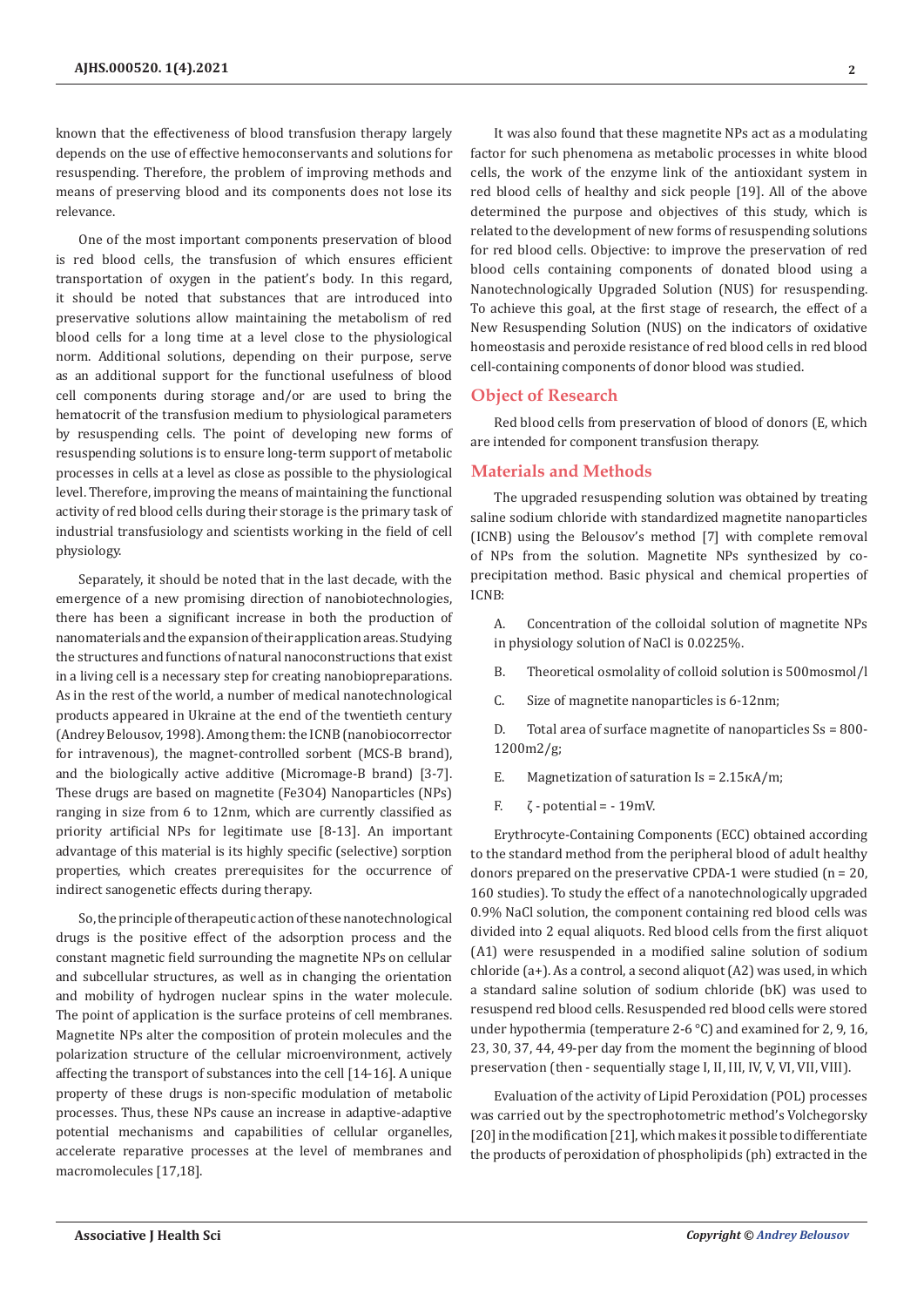isopropanol phase and neutral lipids (n) extracted in the heptane phase. The optical density of each phase was measured on a Helios spectrophotometer at a wavelength of  $(\lambda)$  = 220nm, reflecting the content of Isolated Double Bonds (IDB) in the extracted unsaturated fatty acid substrates. The concentration of Diene Conjugates (DC) was observed at  $\lambda = 232$ nm; Triene Conjugates (TC) - at IC = 268nm Oxidiene Conjugates (ODC) - at  $\lambda = 278$ nm and end Schiff bases products (SB) - at  $\lambda$  = 400nm. The control was heptane I and the isopropanol phase of water. Catalase (AK) activity [22], glucose content [23], and levels of Red Blood Cells Resistance to Peroxide (RBCR) were also determined [24]. Statistical verification of the obtained data was carried out using computer programs STATISTICA 6.1 (StatSoft, USA) [25-27].

# **Research and Result**

Table 1 shows data on indicators that had a statistically significant difference at the first stage of the study between the control and experimental groups. The data in Table 2 show that at Stage III of the study, according to the Student's t-test, the main group (a+) has a statistically lower level of DCph compared to the control (bC) group - by 1.6 times (P =  $0.011354$ ), TCph - by 1.4 (p = 0.015954) and ODCph - by 1.5 times (P = 0.012931). Table 2 also shows that the processes of peroxidation of neutral lipids in the experimental group compared to the control group were 1.3 times lower, and the concentrations of DCn  $(P = 0.036659)$  and TCn - 2.2 times (P = 0.021825). Subsequent storage of ECC (stages IV and V of the study) showed intergroup differences in the formation of lipid peroxidation end-products (Table 3 & 4).

**Table 1:** The POL, AC and RBCR indicators in red blood cell samples containing the component of the experimental  $(a+)$ and control (bC) groups, which at the stage I showed a statistically significant intergroup difference.

| <b>Wilcoxon Test</b>           |                         |                     |           |         |           |                      |              |  |  |
|--------------------------------|-------------------------|---------------------|-----------|---------|-----------|----------------------|--------------|--|--|
| <b>Variables</b>               | Group                   | Me                  | 25%       | 75%     | 95% $CIu$ | 95% CI <sub>hl</sub> | $\mathbf{p}$ |  |  |
| IDB <sub>n</sub>               | $a+$                    | 2.92                | 1.768     | 3.288   | 1.68      | 3.552                | 0.009345     |  |  |
| unit/ml                        | bC                      | 3.256 <sup>1</sup>  | 2.392     | 6.368   | 2.256     | 7.632                |              |  |  |
| DCn,                           | $a+$                    | 1.972               | 1.448     | 2.24    | 0.968     | 2.328                | 0.006911     |  |  |
| unit/ml                        | bC                      | 2.204 <sup>2</sup>  | 1.816     | 3.272   | 1.704     | 5.448                |              |  |  |
| IDBph,                         | $a+$                    | 3,390               | 2.784     | 3.696   | 2.388     | 4.128                | 0.012516     |  |  |
| unit/ml                        | bC                      | 3.906 <sup>3</sup>  | 3.204     | 4.836   | 2.94      | 4.872                |              |  |  |
| DCph,                          | $a+$                    | 1.506               | 1.296     | 1.908   | 0.972     | 2.16                 | 0.021825     |  |  |
| unit/ml                        | bC                      | 1.710 <sup>4</sup>  | 1.416     | 2.04    | 1.392     | 3.168                |              |  |  |
|                                | <b>Student's t-test</b> |                     |           |         |           |                      |              |  |  |
| <b>Variables</b>               | Group                   | $\mathbf M$         | ${\bf S}$ | m       | - 95% CI  | +95% CI              | $\mathbf{p}$ |  |  |
| TCn,                           | $a+$                    | 0.419               | 0.213     | 0.068   | 0.267     | 0.572                | 0.043872     |  |  |
| unit/ml                        | bC                      | 0.5235              | 0.196     | 0.062   | 0.383     | 0.383                |              |  |  |
| TCph,                          | $a+$                    | 0.715               | 0.414     | 0.131   | 0.419     | 1.012                | 0.022812     |  |  |
| unit/ml                        | bC                      | 0.9206              | 0.446     | 0.141   | 0.602     | 1.239                |              |  |  |
| AC,                            | $a+$                    | 463.981             | 101.988   | 32.251  | 391.024   | 536.938              | 0.047001     |  |  |
| mccat/l                        | bC                      | 484.9017            | 95.765    | 30.284  | 416.394   | 553.406              |              |  |  |
| RBCR,                          | $a+$                    | 74.326              | 7.1       | 2.24523 | 69.247    | 79.405               | 0.000909     |  |  |
| % destroyed red<br>blood cells | bC                      | 79.768 <sup>8</sup> | 7.064     | 2.23397 | 74.714    | 84.822               |              |  |  |

**Notes:** M - the arithmetic mean; s - the root - mean - square (standard) deviation; m - the standard error of the arithmetic mean; CI - the confidence interval; me - the median; 25% and 75% are percentiles; CI - the confidence interval;  $CI_n$  - the lower limit of CI;  $Cl_{h}$  - the upper limit of CI; IDB DC, TC - respectively isolated double bonds, diene and triene conjugates in neutral lipid peroxidation (n) phospholipids (ph););  $1-8$  - statistically significant difference in indicators between (a+) and (bC) groups.

**Table 2:** Lipoperoxidation (Pol) data in red blood cell samples containing the experimental (a+) and control (bC) groups, which at Stage III showed a statistically significant intergroup difference.

| <b>Wilcoxon Test</b> |       |                    |       |       |                        |            |              |  |  |
|----------------------|-------|--------------------|-------|-------|------------------------|------------|--------------|--|--|
| <b>Variables</b>     | Group | Me                 | 25%   | 75%   | $95%$ CI <sub>11</sub> | 95% $CIhl$ | $\mathbf{D}$ |  |  |
| DCn, unit/ml         | a+    | 2.368              | 1.864 | 3.048 | 1.472                  | 4.016      | 0.036659     |  |  |
|                      | bC    | 3.160 <sup>1</sup> | 2.464 | 4.880 | 2.424                  | 6.424      |              |  |  |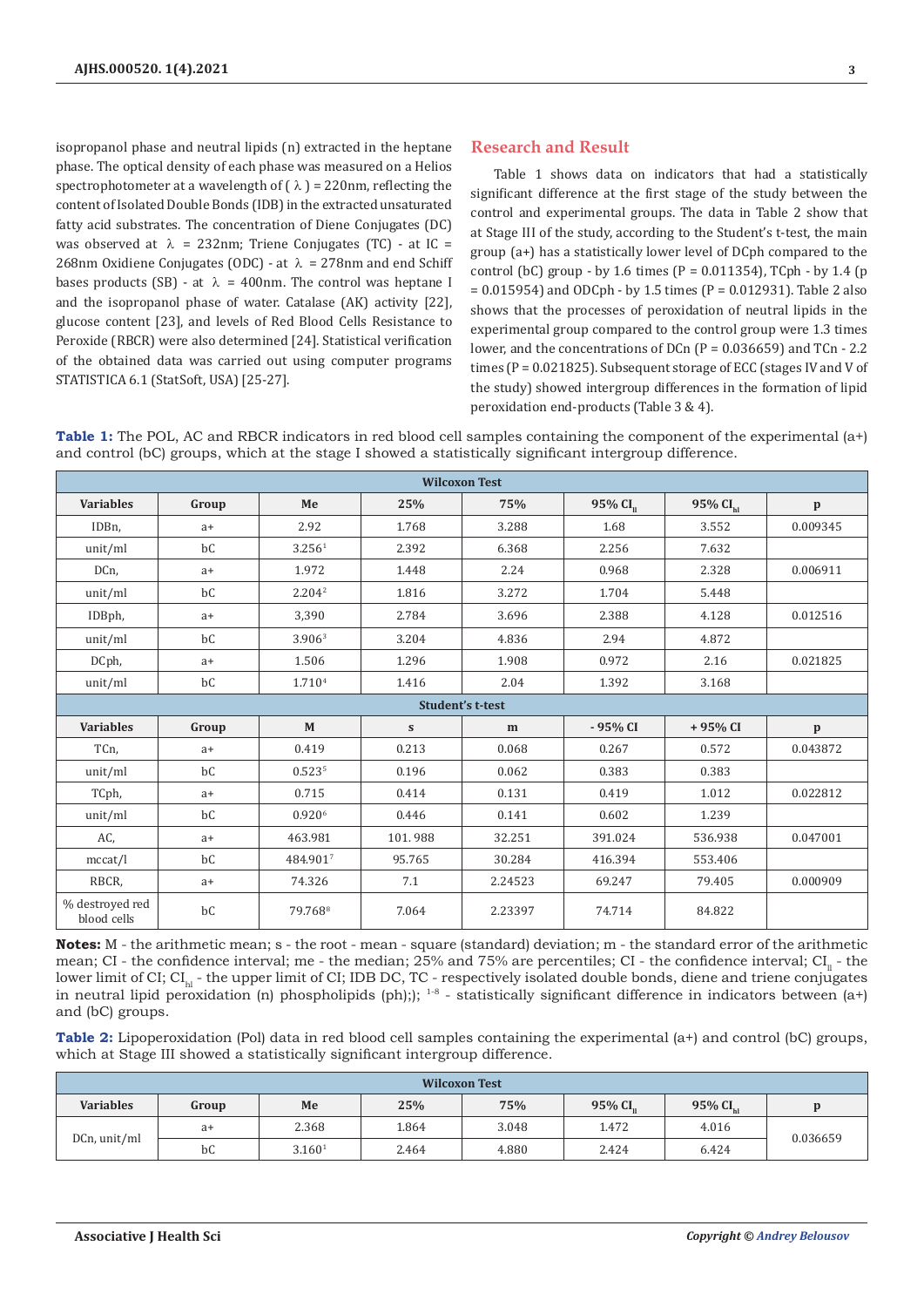| TCn, unit/ml            | $a+$  | 0.416              | 0.352     | 0.840  | 0.344    | 0.856   | 0.021825     |  |  |
|-------------------------|-------|--------------------|-----------|--------|----------|---------|--------------|--|--|
|                         | bC    | 0.904 <sup>2</sup> | 0.504     | 1.224  | 0.488    | 1.416   |              |  |  |
| <b>Student's t-test</b> |       |                    |           |        |          |         |              |  |  |
| <b>Variables</b>        | Group | M                  | ${\bf S}$ | m      | - 95% ді | +95% ДI | $\mathbf{p}$ |  |  |
| DCph, unit/ml           | $a+$  | 1.537              | 0.572     | 0.068  | 0.267    | 0.572   | 0.011354     |  |  |
|                         | bC    | 2.3783             | 0.874     | 0.062  | 0.383    | 0.383   |              |  |  |
| TCph, unit/ml           | $a+$  | 0.648              | 0.191     | 0.131  | 0.419    | 1.012   | 0.015954     |  |  |
|                         | bC    | 0.8944             | 0.281     | 0.141  | 0.602    | 1.239   |              |  |  |
| ODCph, unit/ml          | $a+$  | 0.634              | 0.217     | 32.251 | 391.024  | 536.938 | 0.012931     |  |  |
|                         | bC    | 0.9315             | 0.308     | 30.284 | 416.394  | 553.406 |              |  |  |

**Notes:** M - the arithmetic mean; s - the root - mean - square (standard) deviation; m - the standard error of the arithmetic mean; CI - the confidence interval; me - the median; 25% and 75% are percentiles; CI - the confidence interval;  $CI_{\text{u}}$  - the lower limit of CI;  $CI_{h}$  - the upper limit of CI; IDB DC, TC - respectively isolated double bonds, diene and triene conjugates in neutral lipid peroxidation (n) phospholipids (ph);  $1-5$  - statistically significant difference in indicators between (a+) and (bC) groups.

**Table 3:** Lipoperoxidation indicators in the ECC of the experimental (a+) and control (bC) groups, which at Stage IV showed a statistically significant intergroup difference.

| <b>Wilcoxon Test</b>                       |       |                    |        |       |                        |                      |              |  |  |
|--------------------------------------------|-------|--------------------|--------|-------|------------------------|----------------------|--------------|--|--|
| <b>Variables</b>                           | Group | Me                 | 25%    | 75%   | $95\%$ CI <sub>n</sub> | 95% CI <sub>hl</sub> | $\mathbf{p}$ |  |  |
|                                            | $a+$  | 0.312              | 0.264  | 0.336 | 0.248                  | 0.344                | 0.012516     |  |  |
| SBn, unit/ml                               | bC    | 0.056 <sup>1</sup> | 0.040  | 0.072 | 0.016                  | 0.018                |              |  |  |
| Student's t-test                           |       |                    |        |       |                        |                      |              |  |  |
| Variables                                  | Group | M                  | $\,$ S | m     | $-95%$ CI              | $+95%$ CI            | p            |  |  |
| $\text{IIn (ODCn/})$<br>IDB <sub>n</sub> ) | $a+$  | 0.218              | 0.043  | 0.014 | 0.187                  | 0.248                | 0.007112     |  |  |
|                                            | bC    | $0.162^2$          | 0.0223 | 0.007 | 0.146                  | 0.177                |              |  |  |
| $I$ IIn $(ODCn/$<br>IDBn)                  | $a+$  | 0.066              | 0.0323 | 0.010 | 0.043                  | 0.089                | 0.000533     |  |  |
|                                            | bC    | $0.015^{3}$        | 0.0083 | 0.003 | 0.009                  | 0.014                |              |  |  |

**Notes:** M - the arithmetic mean; s - the root - mean - square (standard) deviation; m - the standard error of the arithmetic mean; CI - the confidence interval; me - the median;  $25%$  and  $75%$  are percentiles; CI - the confidence interval; CI<sub>n</sub> - the lower limit of CI;  $CI_{hi}$  - the upper limit of CI; SB, DC, TC - respectively isolated double bonds, diene and triene conjugates in neutral lipid peroxidation (n) phospholipids (ph);  $1-3$  - statistically significant difference in indicators between (a+) and (bC) groups.

**Table 4:** Lipoperoxidation indicators in red blood cell samples containing a component of the experimental (a+) and control (bC) groups, which at Stage V showed a statistically significant intergroup difference (Student's t-test).

| <b>Variables</b>                 | Group | M                  | $\mathbf{s}$ | m     | - 95% CI | $+95%$ CI | $\mathbf{p}$ |
|----------------------------------|-------|--------------------|--------------|-------|----------|-----------|--------------|
| IIn (ODCn/<br>IDB <sub>n</sub> ) | $a+$  | 0.201              | 0.043        | 0.014 | 0.187    | 0.248     | 0.004452     |
|                                  | bC    | 0.157 <sup>1</sup> | 0.0223       | 0.007 | 0.146    | 0.177     |              |
| $I$ IIn $(SBn/IDBn)$             | $a+$  | 0.044              | 0.0323       | 0.010 | 0.043    | 0.089     | 0.005036     |
|                                  | bC    | 0.016 <sup>2</sup> | 0.0083       | 0.003 | 0.009    | 0.014     |              |
| SBph, unit\ml                    | $a+$  | 0.169              | 0.043        | 0.014 | 0.187    | 0.248     | 0.004266     |
|                                  | bC    | 0.130 <sup>3</sup> | 0.0223       | 0.007 | 0.146    | 0.177     |              |
| IIph (ODCph/<br>IDBph)           | $a+$  | 0.214              | 0.0323       | 0.010 | 0.043    | 0.089     | 0.015972     |
|                                  | bC    | 0.1844             | 0.0223       | 0.007 | 0.146    | 0.177     |              |

**Notes:** M - arithmetic mean; s - root– mean – square (standard) deviation; m - standard error of the arithmetic mean; CI - confidence interval; II and III - respectively oxidation indices of secondary and final molecular products (II-according to the ODC/IDB ratio and III-SB/IDB) during peroxidation of neutral lipids (n) and phospholipids (ph); IDB, ODC, SB - respectively isolated double bonds, oxodiene conjugates and bases of Schiff products; 1-4 - statistically significant difference in lipoperoxidation rate between a+ and bC groups.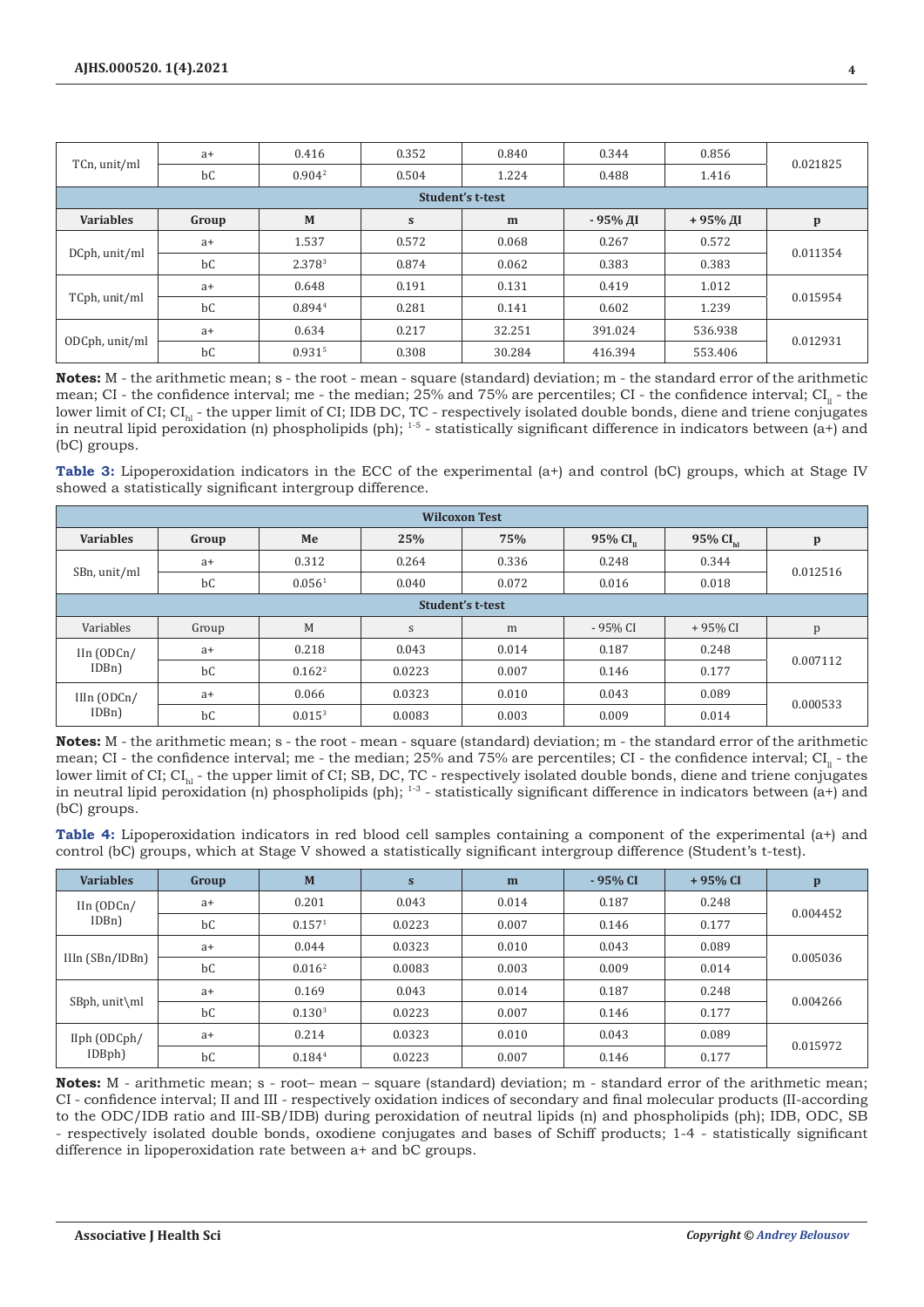Table 3 & 4 show that at stages IV and V of the study, there is a statistically significant difference in the content of BSn, BSph, as well as in the oxidation rates of secondary (IIn - ODCn/IDBn ratio, IIph (ODCph/IDBph) and final (IIIn - BSn/IDBn ratio) molecular LPo products. Further statistical analysis of the data (starting from Stage VI and ending with Stage VIII) did not reveal significant differences between POL, AC and RBCR indicators between the samples of the experimental and control groups. Thus, the results of the conducted studies showed that the use of experimental NUS for resuspending improves the quality properties of preservation of blood by reducing the concentration of primary and secondary molecular products of POL during the first 15 days of canning in hypothermia. The applied solution significantly reduces formation bases of Schiff products at stages IV-V of the study and, as a result, reduces the concentration of POL final products. There was not statistically significant difference between the studied indicators between the experimental and control groups starting from Stage VI and up to Stage VIII inclusive. Statistically significant intergroup differences in AC and RBCR indicators were found only at the stage I. Changes in POL values correlate with the storage time of ECC samples.

#### **Discussion**

It is known that the potential of nanoparticles for medical Biotechnologies lies primarily in their use as diagnostic tools, drug delivery, and therapy [28-30]. Modification of NPs surfaces significantly affects the physical, chemical, and biological nature of entire molecules in biological systems [31]. The main risk factor for the use of medical nanotechnologies is their possible toxicity, potential ability to damage biomembranes and affect the function of biomolecules, including cellular organelles. The mechanism of action of NPs is associated with the formation of free radicals in the presence of nanoobjects [32,33]. The NUS used in this study does not contain magnetite NPs due to the use of a special technology for their pre-removal after exposure to solution molecules [7]. Based on the results of studies of the effect of two resuspending solutions on oxidative homeostasis indicators, it was found that at the first three stages (15 days of storage),the advantage was on the side of experimental NUS due to a statistically significant decrease in the level of primary and secondary POL products, including IDBn, DCn, TCn, IDBph, DCph, TCph, relative to the data recorded in the control group. In addition, the intergroup difference in the first stages of the study was confirmed by other methods (according to AC and RBCR data).

In addition, resuspending in NUS inhibited the shear reaction during neutral lipid peroxidation in the late stages of storage. Thus, there is a statistically significant intergroup difference in the SBn content ( $p = 0.012516$  according to the Wilcoxon test) and the oxidation rates of secondary and final POL molecular products (respectively: ODCn/ IDBn ratio, p = 0.007112 and SBn/ IDBn, p = 0.000533 according to the Student's t-test). Such results were obtained due to the effect of NUS on the metabolism of red blood cells for resuspending when the structure of liquid medium

molecules changes under the influence of NPs magnetite [34]. The NUS used in the study is as simple as possible in composition and, therefore, is available for technological reproduction in Blood Service Institutions. Due to the complete removal of NPs, the drug meets the requirements for such decisions by regulatory authorities.

### **Conclusion**

The saline sodium chloride solution which nanotechnologically upgraded by standardized biocompatible forms of NPs magnetite, has a positive effect on the ECC of donor blood when used as a resuspending agent. The advantage of exposure to this solution was a decrease in the intensity of POL reactions, an increase in AC and RBCR on the first or second day after resuspending the erythrocytes were compared with a standard solution.

#### **References**

- 1. Smit [SC, Taswell HF \(1984\) eBook: Quality assurance in blood banking](https://link.springer.com/book/10.1007/978-1-4613-2835-3) [and its clinical impact. Martinus Nijhoff Publishers, Boston, USA.](https://link.springer.com/book/10.1007/978-1-4613-2835-3)
- 2. Smit S, Das PC, Loghem, van JJ (1982) Blood Transfusion and Problems of Bleeding.
- 3. [www.nanolab.com.ua](http://www.nanolab.com.ua)
- 4. Patent of Ukraine №14817А UA A61N2/00 Method of production of a magnetic liquid for transport and retention of medicines in organism.
- 5. Patent Agency of Ukraine No. 30538А UA A 23L 1/304 Therapeutic and preventive product MICROMAGE-B.
- 6. Patent of Ukraine №24322А UA A61N2/00 The sorbent for extracorporal detoxycation of biological liquids.
- 7. Patent of Ukraine №24183А UA A61N2/00 The method extracorporal detoxycation of biological liquids.
- 8. [Belousov AN \(2011\) The use of magnetite nanoparticles in applied](http://www.ijnd.ir/article_632566.html) [medicine. International Journal of Nano Dimension 1\(5\).](http://www.ijnd.ir/article_632566.html)
- 9. Belousov AN (2021) Investigation of the influence nanoparticles of magnetite-controlled sorbent (MCS-B) on the functional activity of erythrocytes. Prospects Medicine and Biology, pp. 94-97
- 10. Belousov AN (2008) Opening the mechanisms of cell regulation by nanotechnology preparations. 7th International Conference on the Scientific and Clinical Applications of Magnetic Carriers Vancouver, Canada, pp. 234-235.
- 11. Patent of Ukraine №31309А UA A61N2/00 Method of treatment diseases which connected with blood circulation disturbance.
- 12. Patent of Ukraine №42123А UA A61N2/00 Method of treatment diseases which connected with endocrine disturbance / A.N. Belousov № 98084233. Decl. 04.08.98; Publ. 15.10.01.
- 13. Patent of Ukraine 42132А UA A61N2/00 Method of treatment digestion system diseases.
- 14. [Belousov AN, Voyda Yu \(2005\) Study of the reactions of microorganisms](https://www.scirp.org/journal/paperinformation.aspx?paperid=68314) [in response to the magnetite nanoparticles. OALib J 2\(4\): 1-5.](https://www.scirp.org/journal/paperinformation.aspx?paperid=68314)
- 15. Belousov AN (2017) New prospects application of magnetite nanoparticles for the diagnosis of malignant tumors in MRI investigation. J Cell Mol Biol 2: 1-4.
- 16. Belousov AN (2014) The role of magnetite nanoparticles (ICNB) in discovery new factor which influence on permeability of erythrocytes and eryptosis. Journal Nanoscience and Nanotechnology Research 2(1): 8-11**.**